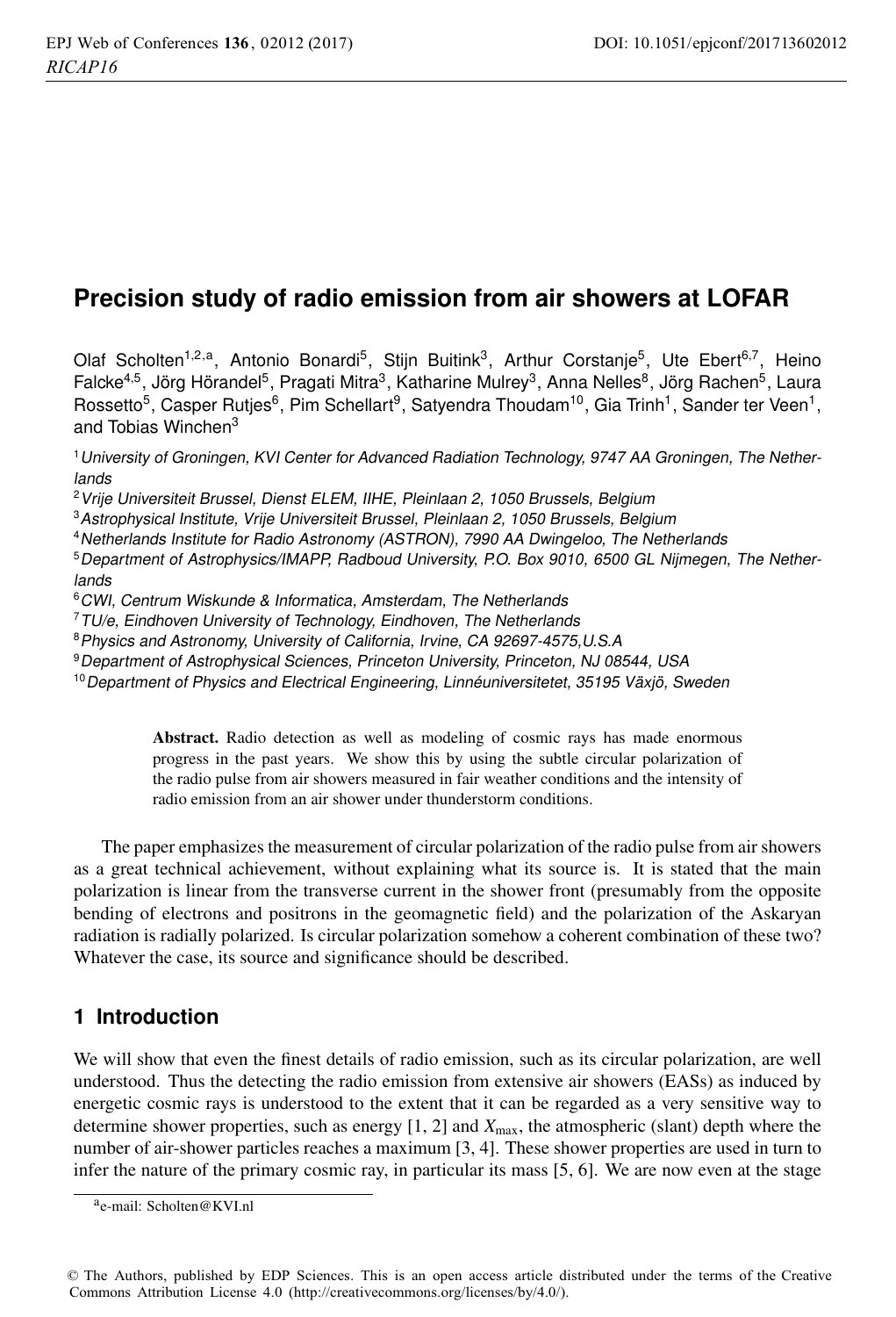

Figure 1. The intensity footprint and normalized Stokes parameters of an air shower as recorded with the LOFAR low-band antennas and projected into the shower plane (open red circles) is compared to the results of a CoREAS simulation (filled blue squares).  $\sigma$  denotes one standard deviation error.

where radio emission can be used to learn about shower development in the atmosphere and thus -for example- strength and direction of atmospheric electric fields [7].

To do so, detailed models have been developed that calculate the radio emission from the EAS based on the motion of individual electrons and positrons in the air shower. Two such microscopic models are CoREAS [8] and ZHAireS [9]. Both successfully reproduce the features of the radio emission [4]. The signal has a dominant linearly-polarized component along the direction of the Lorentz force,  $\hat{e}_{\vec{n} \times \vec{B}} \propto \hat{e}_{\vec{n}} \times \hat{e}_{\vec{B}}$ , due to the induced transverse current in the shower front [10]. Here the shower direction is given by  $\hat{e}_{\vec{B}}$  while  $\hat{e}_{\vec{B}}$  denotes the direction of the geomagnetic field. A secondary contribution, also known as Askaryan radiation [11], is due to the build-up of excess negative charge in the shower front [12]. This Askaryan radiation is radially polarized and thus leads to the prediction that the deviation from the main polarization direction depends on the viewing angle, in good agreement with observations [13–17].

#### **2 Circular polarization in fair-weather events**

A very complete analysis of the polarization data of radio pulse as measured at LOFAR for fair weather events has been made in Ref. [16, 18], using the Stokes parameters *I*, *Q*, *U*, and *V*. In terms of the Stokes parameters the linear polarization angle with the  $\vec{v} \times \vec{B}$ -axis is obtained as  $\psi = \frac{1}{2} \tan^{-1}(U/Q)$ , while *V*/*I* specifies the circular polarization.

In Fig. 1 the measured values of the Stokes parameters for one particular event are show as function of distance to the shower axis. The data are compared with the results of a CoREAS simulation showing an excellent agreement between the two, not only for the intensity *I*, but in particular also for *V*/*I*, the amount of circular polarization. The circular polarization of the radio pulse can be understood by regarded it as the superposition of two separate pulses, one due to geomagnetic and one to charge excess, that have a relative time-delay and a different polarization direction. As a result the polarization vector rotates over the duration of the pulse giving rise to a finite value for *V*/*I*.

Since the dominant polarization of the pulse is in the  $\vec{v} \times \vec{B}$ -direction the ratio of  $U/I$  and  $V/I$ as given in Fig. 1 can be used to extract the time-delay as explained in detail in Ref. [18]. One observes that at a distance of about 100 m  $V/U \approx 0.3$  for antennas at an angle close to 90° with respect to the  $\vec{v} \times \vec{B}$  axis (corresponding to extreme values for *U* and *V*). Since at 100 m from the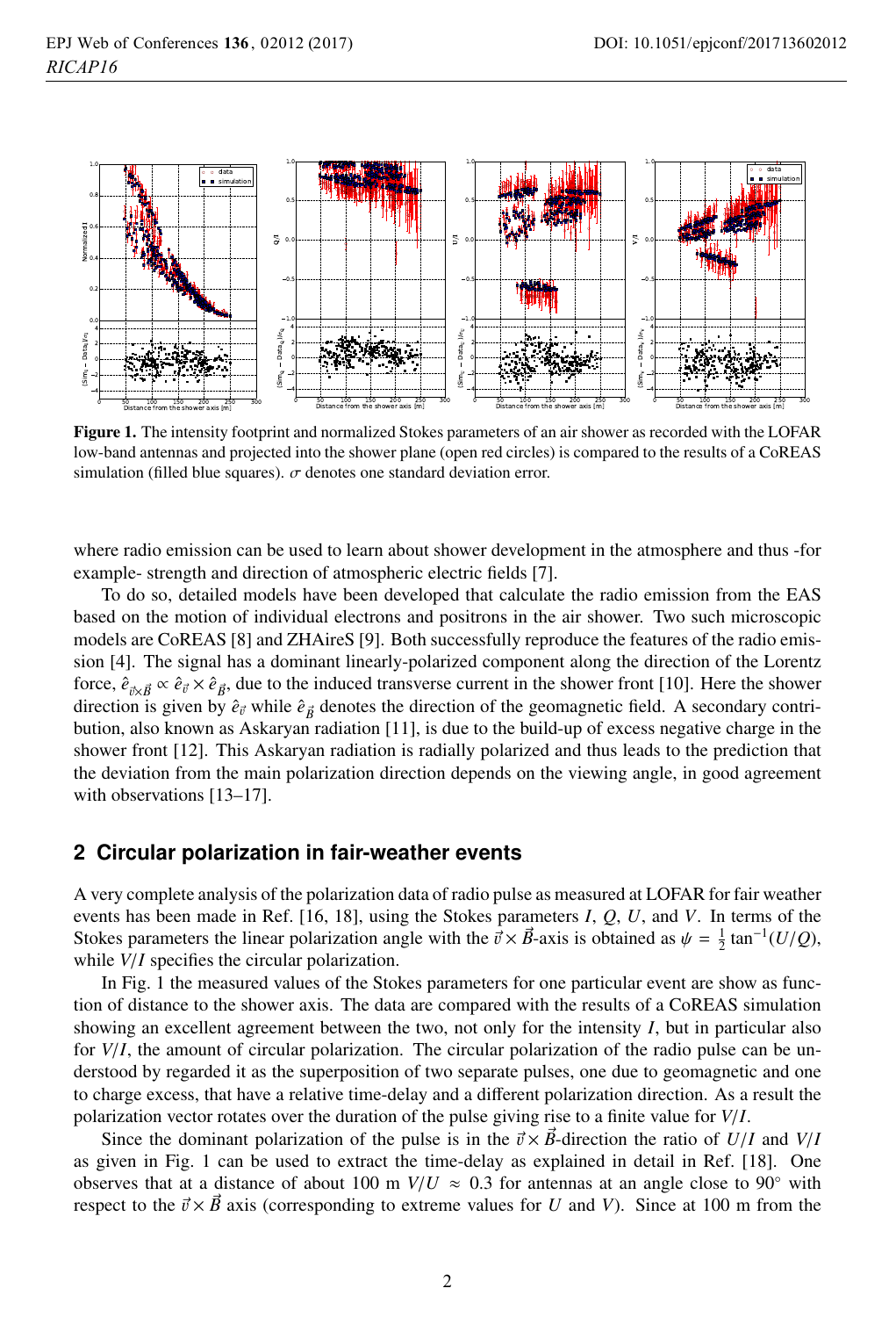axis the signal is dominated by coherent Cherenkov emission the pulse is very narrow in time, thus wide in frequency. In the measured frequency band 30-80 MHz, with mean frequency of 50 MHz, a value  $V/U = 0.3$  corresponds to an arrival time difference of approximately  $\Delta t = 1$  ns for the two polarization directions [18].

To understand the difference in the timing of the radio pulse emitted through the two mechanisms requires more subtle arguments [18]. For the transverse current contribution the emitted radiation relates to the vector potential as  $\vec{E}_{tc} = -d\vec{A}/dt$  while for the charge excess contribution  $\vec{E}_{ce} = -dA^0/dr$ . Since the different components of the vector potential have a very similar dependence on retarded time  $(t_{\text{ret}} = Z/c$  where *z* is the distance along the shower axis to the impact point on Earth) and  $dt_{\text{ret}}/dt \approx c(R/r) dt_{\text{ret}}/dr$  [10], where *R* is the distance to the emission point, we can see that for transverse current emission the lower parts of the shower (small *R*) are weighted less as compared to charge excess emission. This results in a mean emission height difference of about 1 km translating to an arrival time difference at  $d = 100$  m of 1 ns, in agreement with the data.

#### **3 Thunderstorm events**

An interesting application of using the measured radio-footprint to infer the structure of the currents in the shower is given in Ref. [7] where this technique is used to determine the structure of the atmospheric electric fields. The polarization direction determines the direction of the fields while the circular polarization tells about the change of orientation of the fields.



Figure 2. The left hand shows the number of electrons (solid blue line, left axis) and their drift velocity at *Xmax* (dashed black line, right axis) of vertical  $10^{15}$  eV showers as a function of the net-transverse forces. On the right the square root of the power  $\sqrt{I}$  in the frequency interval of 30-80 MHz at the ring of maximal intensity is shown for vertical  $10^{15}$  eV showers (dashed line) as well as for vertical and inclined  $10^{16}$  eV showers (solid lines) as a function of the net-transverse force. For the  $10^{16}$  eV showers the  $\sqrt{I}$  is scaled down by a factor 10.

The amplitude of the radiation (square-root of the intensity) is expected to be proportional to the induced current in the shower front which is the product of the number of charged particles and the drift velocity. As is shown in the left hand plot in Fig. 2, with increasing transverse field the number of charged particles (solid blue line, left axis) remains almost constant while the drift velocity (dashed black line, right axis) shows an almost linear increase. This dependence continues up to a rather large field strength of 100 kV/m. The intensity of the radiation as shown on the right of Fig. 2